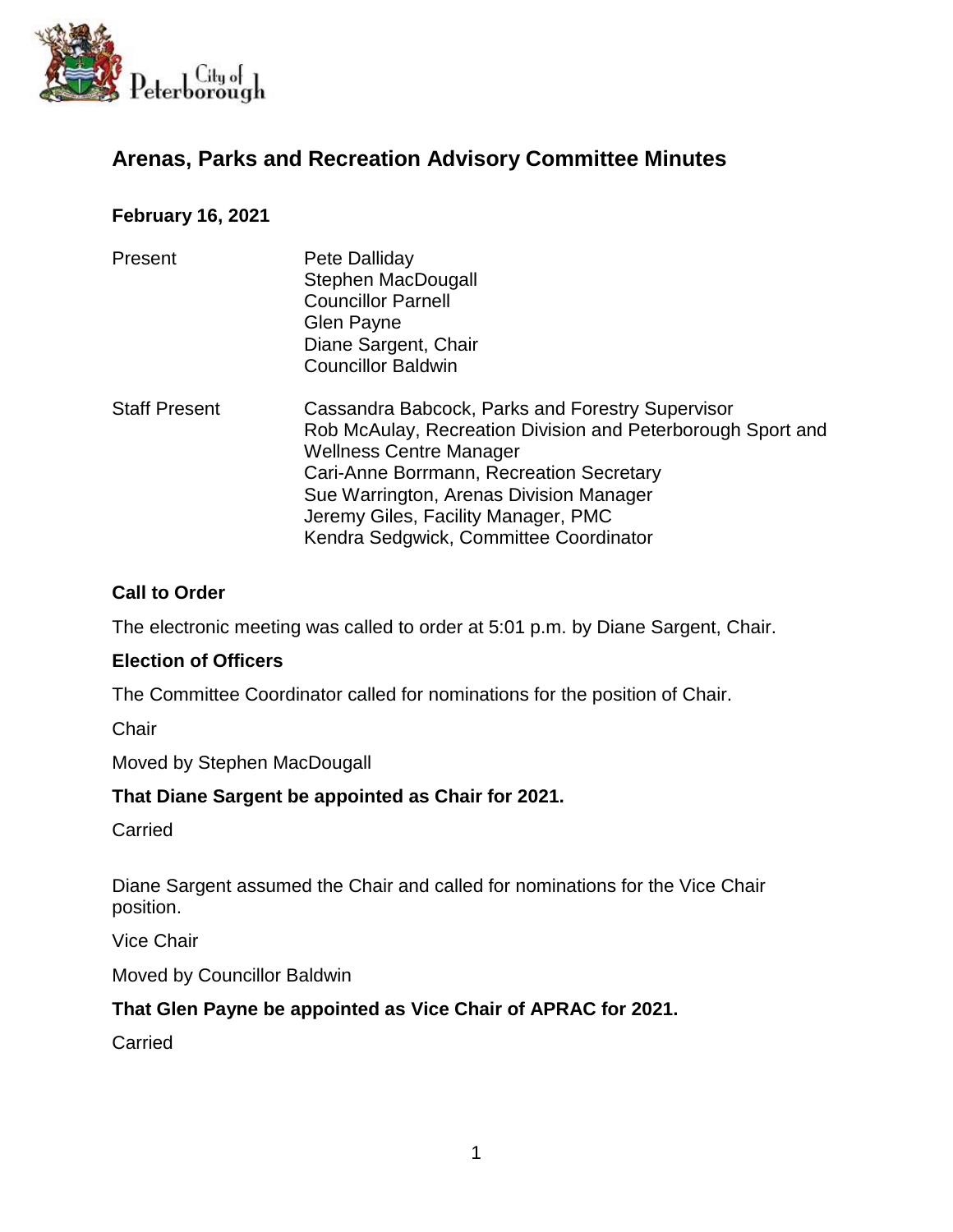## **Confirmation of Minutes**

Moved by Councillor Parnell

**That the January 14, 2021 minutes be approved.**

**Carried** 

### **Disclosure of Pecuniary Interest**

There were no disclosures of Pecuniary Interest.

### **Consent Agenda - 6.d, 6.e**

Moved by Glen Payne

## **That item 6.d be approved as part of the Consent Agenda.**

**Carried** 

Public Works Annual Update

Report APRAC21-005

Moved by Glen Payne

**That the Arenas, Parks, and Recreation Advisory Committee approve the recommendation outlined in Report APRAC21-005, dated February 16, 2021, of the Parks, Forestry and Sanitation Supervisor, as follows:**

**That the Arenas Park and Recreation Advisory Committee receive the report for information.**

Carried

Peterborough Memorial Centre Drive-In Event Opportunities

Report APRAC21-003

Moved by Stephen MacDougall

**That the Arena, Parks and Recreation Advisory Committee approve the recommendation outlined in Report APRAC21-003, dated February 16, 2021, of the Peterborough Memorial Centre Facility Manager, as follows:**

- **a) That the presentation be received for information, and**
- **b) That the concept be endorsed by APRAC.**

Carried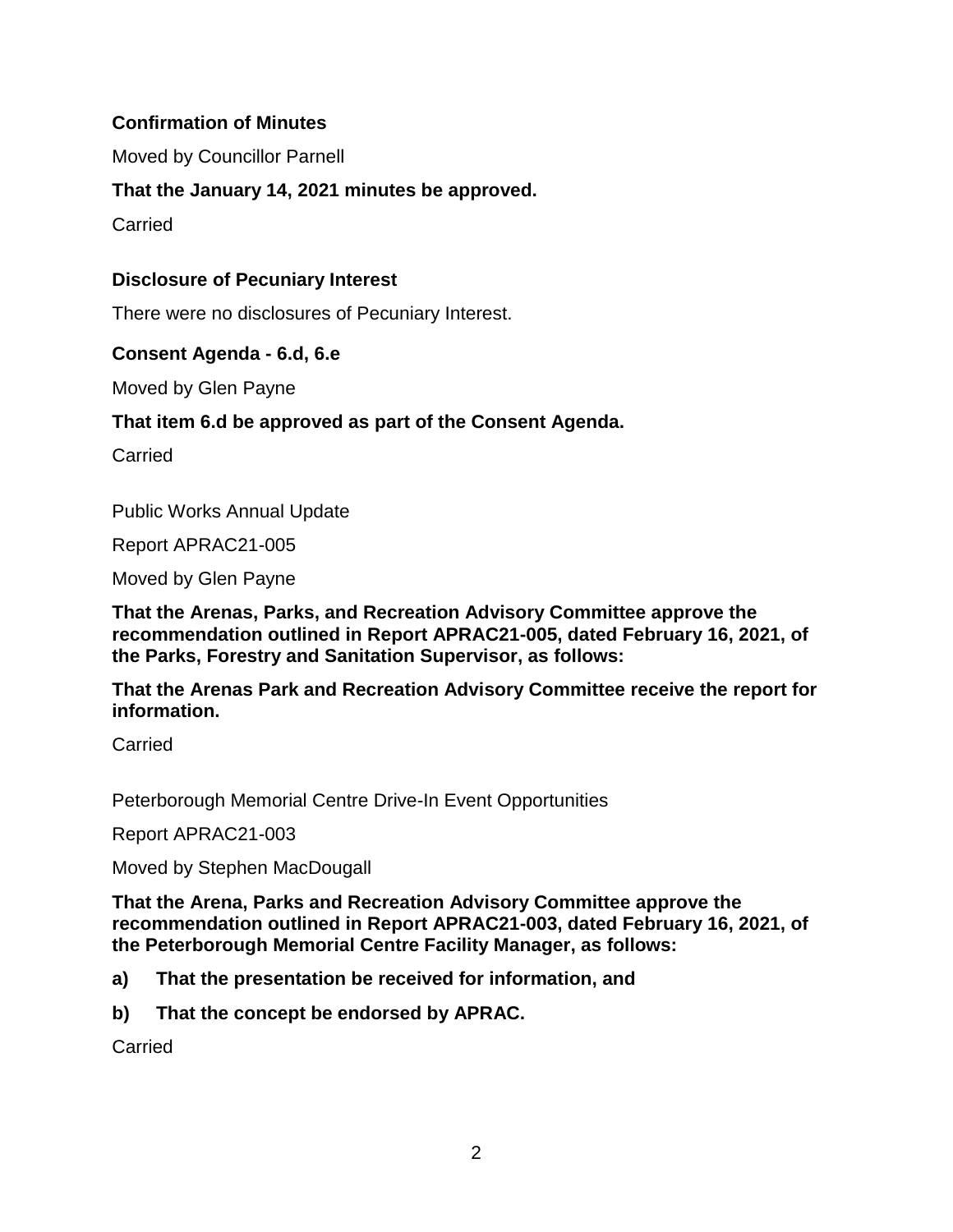Disc Golf Presentation

Report APRAC21-004

Moved by Councillor Parnell

**That the Arenas Parks and Recreation Advisory Committee approve the recommendation outlined in Report ARAC21-004, dated February 16, 2021, of the Recreation Division and Peterborough Sport and Wellness Centre Manager, as follows:**

**That a presentation by John Etches be received for information.**

**Carried** 

Divisional Update Report

Report APRAC21-008

Councillors Baldwin and Parnell left the meeting at 6:28 p.m.

Moved by Pete Dalliday

**That the Arenas Parks and Recreation Advisory Committee approve the recommendation outlined in Report ARAC21-008, dated February 16, 2021, of the Recreation Division and Peterborough Sport and Wellness Centre Manager, as follows:**

**That report APRAC21-008 be received for information.** 

Carried

Update to Outdoor Water Play Facilities Capital Strategy

Report APRAC21-006

Moved by Glen Payne

**That the Arenas Parks and Recreation Advisory Committee approve the recommendation outlined in Report APRAC21-006 dated February 16, 2021, of the Project Manager of Facilities and Planning Initiatives as follows:**

**That the updates provided in Report APRAC21-006 to Report APRAC16-017 Outdoor Water Play 10-year Capital Strategy dated May 17, 2016 be endorsed and adopted as the updated Capital Strategy for addressing Outdoor Water Play Facilities.**

Carried

#### **Other Business**

There were no items of Other Business.